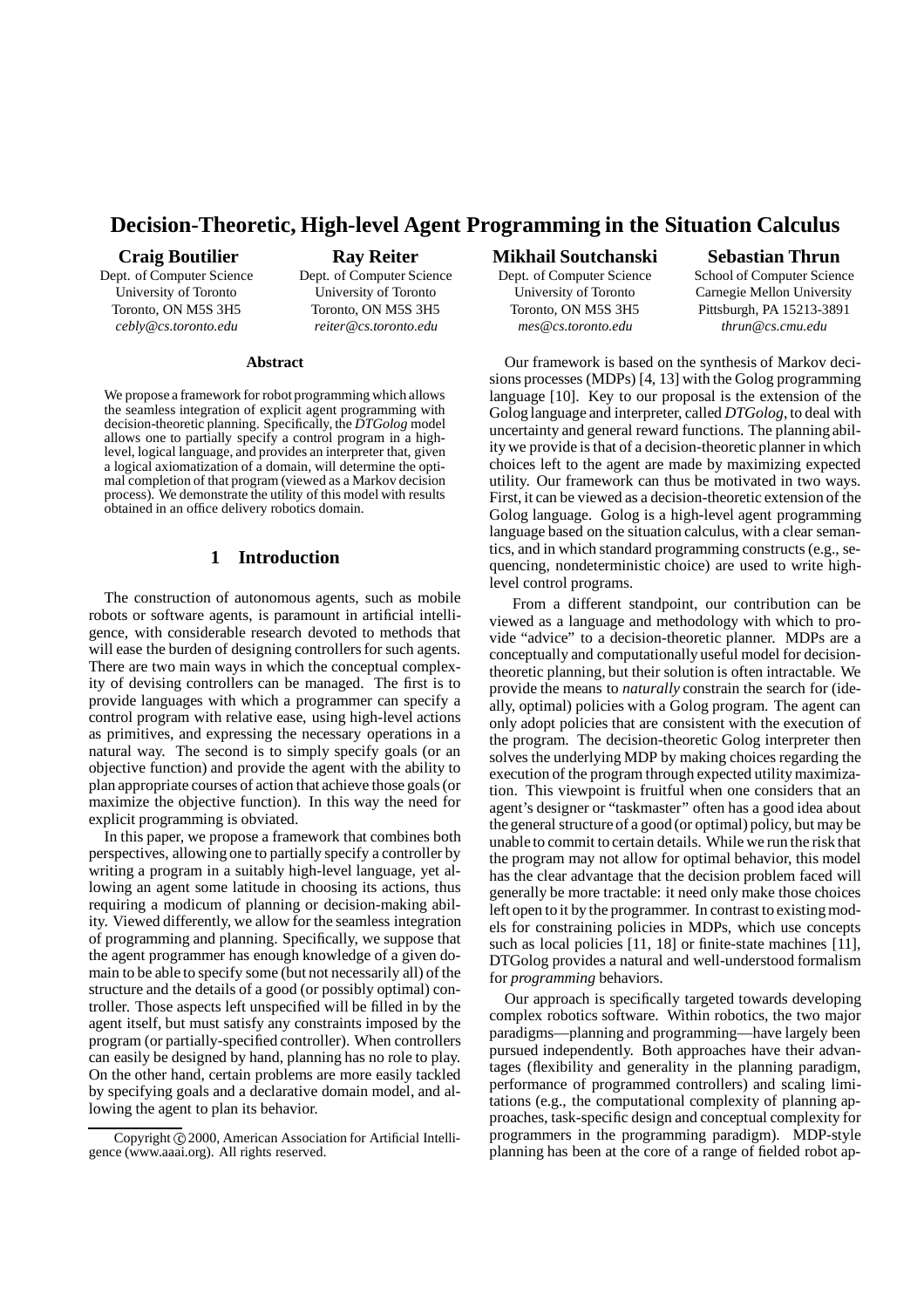plications, such as two recent tour-guide robots [5, 19]. Its ability to cope with uncertain worlds is an essential feature for real-world robotic applications. However, MDP planning scales poorly to complex tasks and environments. By programming easy-to-code routines and leaving only those choices to the MDP planner that are difficult to program (e.g., because the programmer cannot easily determine appropriate or optimal behavior), the complexity of planning can be reduced tremendously. Note that such difficult-to-program behaviors may actually be quite easy to *implicitly* specify using goals or objectives.

To demonstrate the advantage of this new framework, we have developed a prototype mobile office robot that delivers mail, using a combination of pre-programmed behavior and decision-theoretic deliberation. An analysis of the relative trade-offs shows that the combination of programming and planning is essential for developing robust, scalable control software for robotic applications like the one described here.

We give brief overviews of MDPs and Golog in Sections 2 and 3. We describe the DTGolog representation of MDPs and programs and the DTGolog interpreterin Section 4, and illustrate the functioning of the interpreter by describing its implementation in a office robot in Section 5.

### **2 Markov Decision Processes**

We begin with some basic background on MDPs (see [4, 13] for further details). We assume that we have a stochastic dynamical system to be controlled by some agent. A fullyobservable MDP  $M = \langle S, A, \text{Pr}, R \rangle$  comprises the following components.  $S$  is a finite set of *states* of the system being controlled. The agent has a finite set of *actions* A with which to influence the system state. Dynamics are given by  $\Pr : \mathcal{S} \times \mathcal{A} \times \mathcal{S} \rightarrow [0,1]$ ; here  $\Pr(s_i, a, s_j)$  denotes the probability that action  $a$ , when executed at state  $s_i$ , induces a transition to  $s_i$ .  $R : S \to \mathbb{R}$  is a real-valued, bounded *reward function*. The process is fully observable: though the agent cannot predict the outcome of an action with certainty, it can observe that state precisely once it is reached.

The decision problem faced by the agent in an MDP is that of forming an *optimal policy* (a mapping from states to actions) that maximizes expected total accumulated reward over some horizon of interest. An agent finding itself in state  $s<sup>t</sup>$  at time t must choose an action  $a<sup>t</sup>$ . The *expected value* of a course of action  $\pi$  depends on the specific objectives. A *finite-horizon* decision problem with horizon  $T$  measures the value of  $\pi$  as  $E(\sum_{t=0}^{T} R(s^t) | \pi)$  (where expectation is taken w.r.t. Pr).<sup>1</sup> For an MDP with horizon T, a *(nonstationary) policy*  $\pi : S \times \{1, \dots, T\} \rightarrow A$  associates with each state s and stage-to-go  $t \leq T$  an action  $\pi(s, t)$  to be executed at s with t stages remaining. An *optimal* policy is one with maximum expected value at each state-stage pair.

The planning problem faced by an agent is that of forming an *optimal policy* (a mapping from states to actions) that maximizes expected total accumulated reward over some horizon. Dynamic programming methods are often used to solve MDPs [13], though one difficulty facing (the classical versions of) such algorithms is their reliance on an explicit statespace formulation; as such, their complexity is exponential in the number of state variables. However, "logical" representations such as STRIPS and dynamic Bayesian networks have recently been used to make the specification and solution of MDPs much easier [4]. The DTGolog representation goes further in this direction by specifying state transitionsin first order logic. Restricting attention to reachable states using decision tree search can, in some circumstances, alleviate the computational difficulties of dynamic programming. Search-based approaches to solving MDPs can use heuristics, learning, sampling, and pruning to improve their efficiency [3, 6, 7, 8, 9]. Declarative search control knowledge, used successfully in classical planning[2], might also be used to prune the search space. In an MDP, this could be viewed as restricting the set of policies considered. This type of approach has been explored in themore general context of value iteration for MDPs in, e.g., [11, 18]: local policies or finitestate machines are used to model partial policies, and techniques are devised to find the optimal policy consistent with the constraints so imposed. In Section 4 we develop the DT-Golog interpreter to capture similar intuitions, but adopt the Golog programming language as a means of specifying these constraints using natural programming constructs.

### **3 The Situation Calculus and Golog**

The situation calculus is a first-order language for axiomatizing dynamic worlds. In recent years, it has been considerably extended beyond the "classical" language to include concurrency, continuous time, etc., but in all cases, its basic ingredients consist of *actions*, *situations* and *fluents*.

Actions are first-order terms consisting of an action function symbol and its arguments. In the approach to representing time in the situation calculus of [14], one of the arguments to such an action function symbol—typically, its last argument—is the time of the action's occurrence. For example,  $startGo(l, l', 3.1)$  might denote the action of a robot starting to move from location  $\ell$  to  $\ell'$  at time 3.1. Following Reiter [14], all actions are instantaneous (i.e, with zero duration). $<sup>2</sup>$ </sup>

A *situation* is a first-order term denoting a sequence of actions. These sequences are represented using a binary function symbol *do*:  $do(\alpha, s)$  denotes the sequence resulting from adding the action  $\alpha$  to the sequence s. The special constant  $S_0$  denotes the *initial situation*, namely the empty action sequence. Therefore, the situation term

$$
do(endGo(l, l', 7.3), do(startGrasp(o, 2),do(startGo(l, l', 2), S0)))
$$

denotes the following sequence of actions:  $startGo(l, l', 2)$ ,  $startGrasp(o, 2)$ ,  $endGo(l, l', 7.3)$ . Axioms for situations with time are given in [15].

Relations whose truth values vary from state to state are called *relational fluents*, and are denoted by predicate or functionsymbols whose last argument is a situationterm. For

<sup>&</sup>lt;sup>1</sup>We focus on finite-horizon problems to keep the presentation short, though everything we describe can be applied with little modification to discounted, infinite-horizon MDPs.

 $2^2$ Durations can be captured using processes, as shown below. A full exposition of time is not possible here.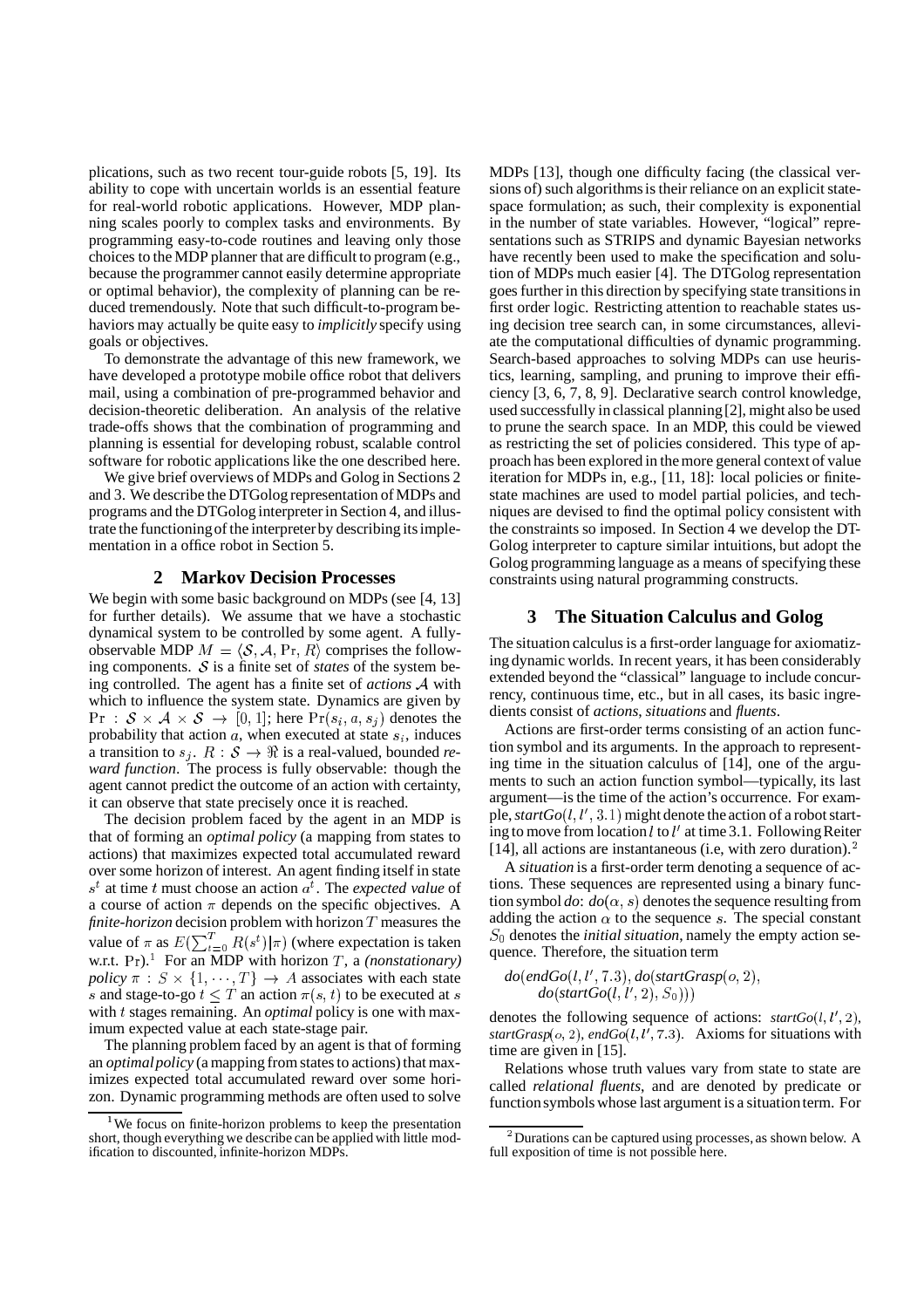example,  $closeTo(x, y, s)$  might be a relational fluent, meaning that when the robot performs the action sequence denoted by the situation term  $s$ ,  $x$  will be close to  $y$ .

A domain theory is axiomatized in the situation calculus with four classes of axioms:

**Action precondition axioms:** There is one for each action function  $A(\vec{x})$ , with syntactic form  $Poss(A(\vec{x}), s) \equiv$  development  $\Pi_A(\vec{x}, s)$ . Here,  $\Pi_A(\vec{x}, s)$  is a formula with free variables among  $\vec{x}$ , s. These are the preconditions of action A.

**Successor state axioms:** There is one for each relational fluent  $F(\vec{x}, s)$ , with syntactic form  $F(\vec{x}, do(a, s)) \equiv \begin{cases} \text{As infinite} \\ \text{is the allow} \end{cases}$  $\Phi_F(\vec{x}, a, s)$ , where  $\Phi_F(\vec{x}, a, s)$  is a formula with free variables among  $a, s, \vec{x}$ . These characterize the truth values of the fluent F in the next situation  $do(a, s)$  in terms of the current situation  $s$ , and they embody a solution to the frame problem for deterministic actions ([16]).

**Unique names axioms for actions:** These state that the actions of the domain are pairwise unequal.

**Initial database:** This is a set of sentences whose only situation term is  $S_0$ ; it specifies the initial problem state.

Examples of these axioms will be seen in Section 4.1.

Golog [10] is a situation calculus-based programming language for defining complex actions in terms of a set of primitive actions axiomatized in the situation calculus as described above. It has the standard—and some not-so-standard control structures found in most Algol-like languages.

- 1. *Sequence:*  $\alpha$ :  $\beta$ . Do action  $\alpha$ , followed by action  $\beta$ .
- 2. *Test actions:*  $p$ ? Test the truth value of expression  $p$  in the current situation.
- 3. *Nondeterministic action choice:*  $\alpha \mid \beta$ . Do  $\alpha$  or  $\beta$ .
- 4. *Nondeterministic choice of arguments:*  $(\pi x) \alpha(x)$ . Nondeterministically pick a value for  $x$ , and for that value of x, do action  $\alpha(x)$ .
- 5. *Conditionals* (*if-then-else*) and *while* loops.
- 6. *Procedures, including recursion.*

The semantics of Golog programs is defined by macroexpansion, using a ternary relation *Do.*  $Do(\delta, s, s')$  is an *abbreviation* for a situation calculus formula whose intuitive meaning is that  $s'$  is one of the situations reached by evaluating the program  $\delta$  beginning in situation s. Given a program  $\delta$ , one *proves*, using the situation calculus axiomatization of the background domain, the formula  $(\exists s) Do(\delta, S_0, s)$ to compute a plan. Any binding for  $s$  obtained by a constructive proof of this sentence is a legal execution trace, involving only primitive actions, of  $\delta$ . A Golog interpreter for the situation calculus with time, implemented in Prolog, is described in [15].

Thus the interpreter will makes choices (if possible) that lead to successful computation of an execution trace of the program. With nondeterministic choice and the specification of postconditions corresponding to goals, Golog can be viewed as integrating planning and programming in deterministic domains. We will see examples of Golog programs in Section 5.

## **4 DTGolog: Decision-Theoretic Golog**

As a planning model, MDPs are quite flexible and robust, dealing with uncertainty, multiple objectives, and so on, but suffer from several key limitations. While recent work in DTP has focused on the development of compact, natural representations for MDPs [4], little work has gone into the development of first-order languages for specifying MDPs (see [1, 12] for two exceptions). More importantly, the computational complexity of policy construction is prohibitive. As mentioned, one way to circumvent planning complexity is to allow explicit agent programming; yet little work has been directed toward integrating the ability to write programs or otherwise constrain the space of policies that are searched during planning. What work has been done (e.g., [11, 18]) fails to provide a language for imposing such constraints, and certainly offers no toolsfor *programming* agent behavior. We believe that natural, declarative *programming languages and methodologies* for (partially) specifying agent behavior are necessary for this approach to find successful application in real domains.

Golog, on the other hand, provides a very natural means for agent programming. With nondeterministic choice a programmer can even leave a certain amount of "planning" up to the interpreter (or agent being controlled). However, for applications such as robotics programming, the usefulness of Golog is severely limited by its inability to model stochastic domains, or reason decision-theoretically about appropriate choices. Despite these limitations, (deterministic) Golog has been successfully used to provide the high-level control of a museum tour-guide robot, controlling user interaction and scheduling more than 2,400 exhibits [5].

We have developed DTGolog, a decision-theoretic extension of Golog that allows one to specify MDPs in a first-order language, and provide "advice" in the form of high-level programs that constrain the search for policies. A program can be viewed as a partially-specified policy: its semantics can be viewed, informally, as the execution of the program (or the completion of the policy) that has highest expected value. DTGolog offers a synthesis of both planning and programming, and is in fact general enough to accommodate both extremes. One can write purely nondeterministic programs that allow an agent to solve an MDP optimally, or purely deterministic programs that leave no decisions in the agent's hands whatsoever. We will see, in fact, that a point between these ends of the spectrum is often the most useful way to write robot programs. DTGolog allows the appropriate point for any specific problem to be chosen with relative ease. Space precludes the presentation of many technical details, but we try to provide the basic flavor of DTGolog.

### **4.1 DTGolog: Problem Representation**

The specification of an MDP requires the provision of a background *action theory*—as in Section 3—and a background *optimization theory*—consisting of the specification of a reward function and some optimality criterion (here we require only a horizon  $T$ ). The unique names axioms and initial database have the same form as in standard Golog.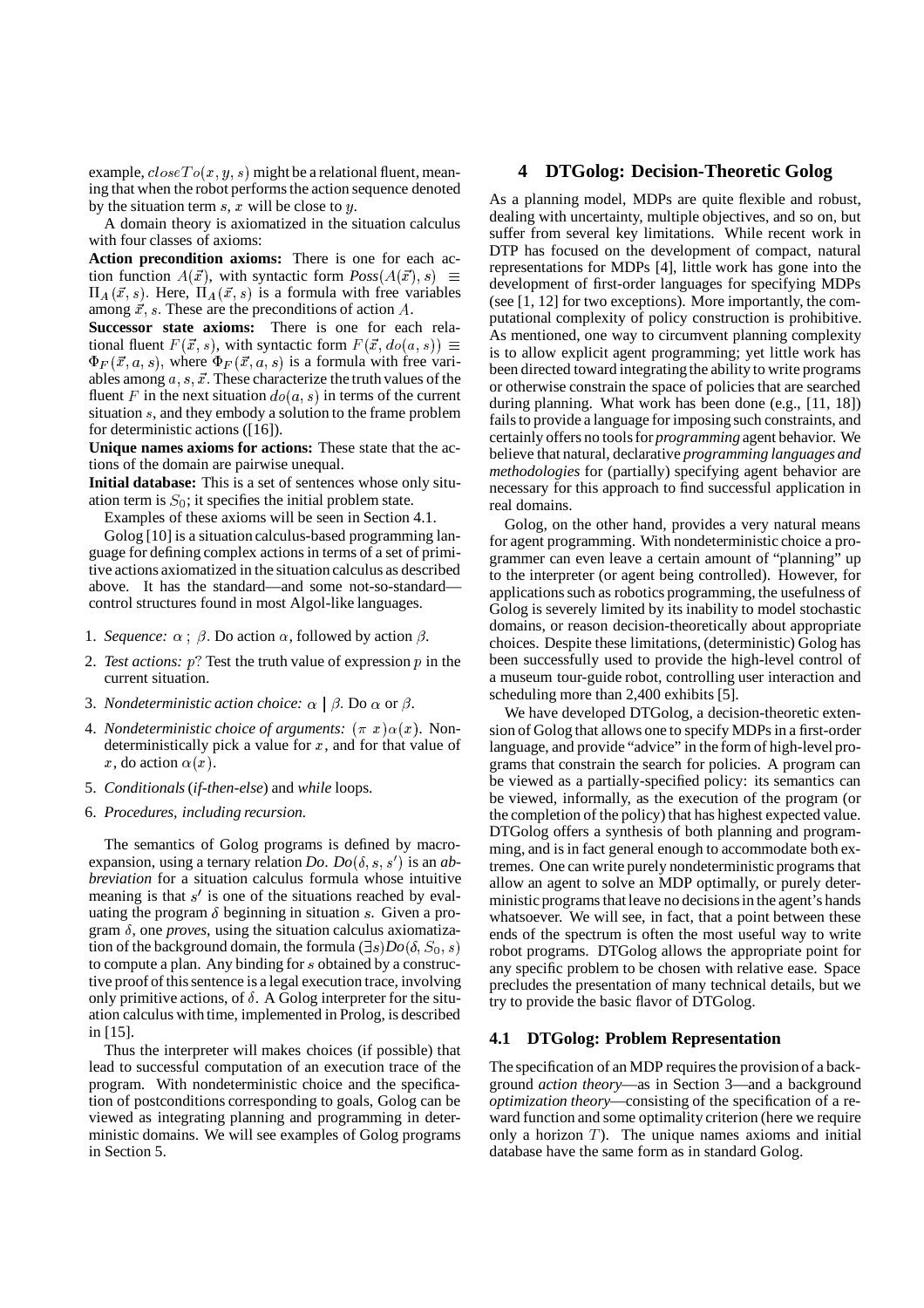A background action theory in the decision-theoretic setting distinguishes between *deterministic* agent actions and *stochastic* agent actions. Both types are used to form programs and policies. However, the situation resulting from execution of a stochastic action is not determined by the action itself: instead each stochastic agent action is associated with a finite set of deterministic actions, from which "nature" chooses stochastically. Successor state axioms are provided for nature's actions directly (which are deterministic), not for stochastic agent actions (i.e., successor state axioms never mention stochastic agent actions). When a stochastic action is executed, nature chooses one of the associated actions with a specified probability, and the successor state is given by nature's action so chosen. The predicate  $stochastic(a, s, n)$  relates a stochastic agent action  $a$  to one of nature's action  $n$  in a situation s, and  $prob(n, p, s)$  denotes the probability with which  $n$  is chosen in  $s$ . Deterministic agent's actions are axiomatized using exactly the same precondition and successor state axioms. This methodology allows us to extend the axiomatization of a domain theory described in the previous section in a minimal way.

As an example, imagine a robot moving between different locations: the process of going is initiated by a deterministic action  $startGo(l_1, l_2, t)$ ; but the terminating action  $endGo(l_1, l_2, t)$  is stochastic (e.g., the robot may end up in some location other than  $l_2$ , say, the hallway). We give nature two choices,  $endGoS(l_1, l_2, t)$  (successful arrival) and  $endGoF(l_1, Hall, t)$  (end with failure), and include axioms such as *stochastic*(*endGo*( $l_1$ ,  $l_2$ ,  $t$ ), *s*, *endGoS*( $l_1$ ,  $l_2$ ,  $t$ )) and  $prob(endGoS(l_1,l_2,t),0.9,s)$  (i.e., successful movement occurs with probability 0.9 in any situation). Let  $going (l_1, l_2, s)$ be the relational fluent meaning that in the situation  $s$  the robot is in the process of moving between locations  $l_1$  and  $l_2$ ; and let *robotLoc*( $l, s$ ) be a relational fluent denoting the robot's location. The following precondition and successor state axioms characterize these fluents, and the actions *startGo*, *endGoS*, *endGoF*:

$$
Poss(startGo(l_1, l_2, t), s) \equiv \neg(\exists l, l') going(l, l', s)
$$
\n
$$
\land robotLoc(l_1, s)
$$
\n
$$
Poss(endGoS(l_1, l_2, t), s) \equiv going(l_1, l_2, s),
$$
\n
$$
Poss(endGoF(l_1, l_2, t), s) \equiv \exists l'. going(l_1, l', s) \land l' \neq l_2
$$
\n
$$
going(l, l', do(a, s)) \equiv (\exists t)a = startGo(l, l', t) \lor
$$
\n
$$
going(l, l', s) \land \neg(\exists t)a = endGoS(l, l', t) \lor
$$
\n
$$
going(l, l', s) \land \neg(\exists t, l'')a = endGoF(l, l'', t),
$$
\n
$$
\qquad \qquad \text{for } s \neq l
$$

The background action theory also includes a new class of axioms, *sense conditions axioms*, which assert atomic formulae using predicate *senseCond* $(n, \phi)$ : this holds if  $\phi$  is a es logical condition that an agent uses to determine if the specific nature's action  $n$  occurred when some stochastic action was executed. We require such axioms in order to "implement" full observability. While in the standard MDP model one simply assumes that the successor state is known, in practice, one must force agents to disambiguate the state using sensor information. The sensing actions needed can be determined from sense condition axioms. The following distinguish successful from unsuccessful movement:

 $senseCond(endGoS(l_1,l_2,t), robotLoc(l_2))$  $senseCond(endGoF(l_1,l_2,t), robotLoc(Hall))$ 

A DTGolog optimization theory contains axioms specifying the reward function. $3$  In their simplest form, reward axioms use the function *reward*(s) and assert costs and rewards as a function of the action taken, properties of the current situation, or both (note that the action taken can be recovered from the situation term). For instance, we might assert

#### $reward(do(giveCoffeeSuccessful(Jill, t), s)) = 6.3$

Because primitive actions have an explicit temporal argument, we can also describe time-dependent reward functions easily (associated with behaviorsthat extend overtime). These can be dealt with in the interpreter because of our use of situation terms rather than states, from which time can be derived without having it explicitly encoded in the state. This often proves useful in practice. In a given temporal Golog program, the temporal occurrence of certain actions can be uniquely determined either by temporal constraints or by the programmer. Other actions may occur at any time in a certain interval determined by temporal inequalities; for any such action  $A(\vec{x}, t)$ , we can instantiate the time argument by maximizing the reward for reaching the situation  $do(A(\vec{x}, t), s)$ . For example, suppose the robot receives a reward  $r = max(\frac{100-t}{distance(l_1,l_2)})$  for doing the action  $endGoS(l_1, l_2, t)$  in s. With this reward function, the robot is encouraged to arrive at the destination as soon as possible and is also encouraged to go to nearby locations (because the reward is inversely proportional to distance).

Our representation for stochastic actions is related somewhat to the representations proposed in [1, 7, 12].

#### **4.2 DTGolog: Semantics**

In what follows, we assume that we have been provided with a background action theory and optimization theory. We interpret DTGolog programs relative to this theory. DTGolog programs are written using the same program operators as Golog programs. The semantics is specified in a similar fashion, with the predicate *BestDo* (described below) playing the role of *Do*. However, the structure of *BestDo* (and its Prolog implementation) is rather different than that of *Do*. One difference reflects the fact that primitive actions can be stochastic. Execution traces for a sequence of primitive actions need not be simple "linear" situation terms, but rather branching "trees." Another reflects the fact that DTGolog distinguishes otherwise legal traces according to expected utility. Given a choice between two actions (or subprograms) at some point in a program, the interpreter chooses the action with highest expected value, mirroring the structure of an MDP search tree. The interpreter returns a *policy*—an expanded Golog program—in which every nondeterministic choice point is *grounded* with the selection of an optimal choice. Intuitively, the semantics of a DTGolog program will be given by the *optimal execution of that program*.

The semantics of a DTGolog program is defined by a predicate  $\textit{BestDo}(\textit{prog}, s, \textit{horiz}, \textit{pol}, \textit{val}, \textit{prob})$ , where  $\textit{prog}$  is a Golog program,  $s$  is a starting situation,  $pol$  is the optimal conditional policy determined by program  $prog$  beginning in

<sup>&</sup>lt;sup>3</sup> We require an optimality criterion to be specified as well. We assume a finite-horizon  $H$  in this work.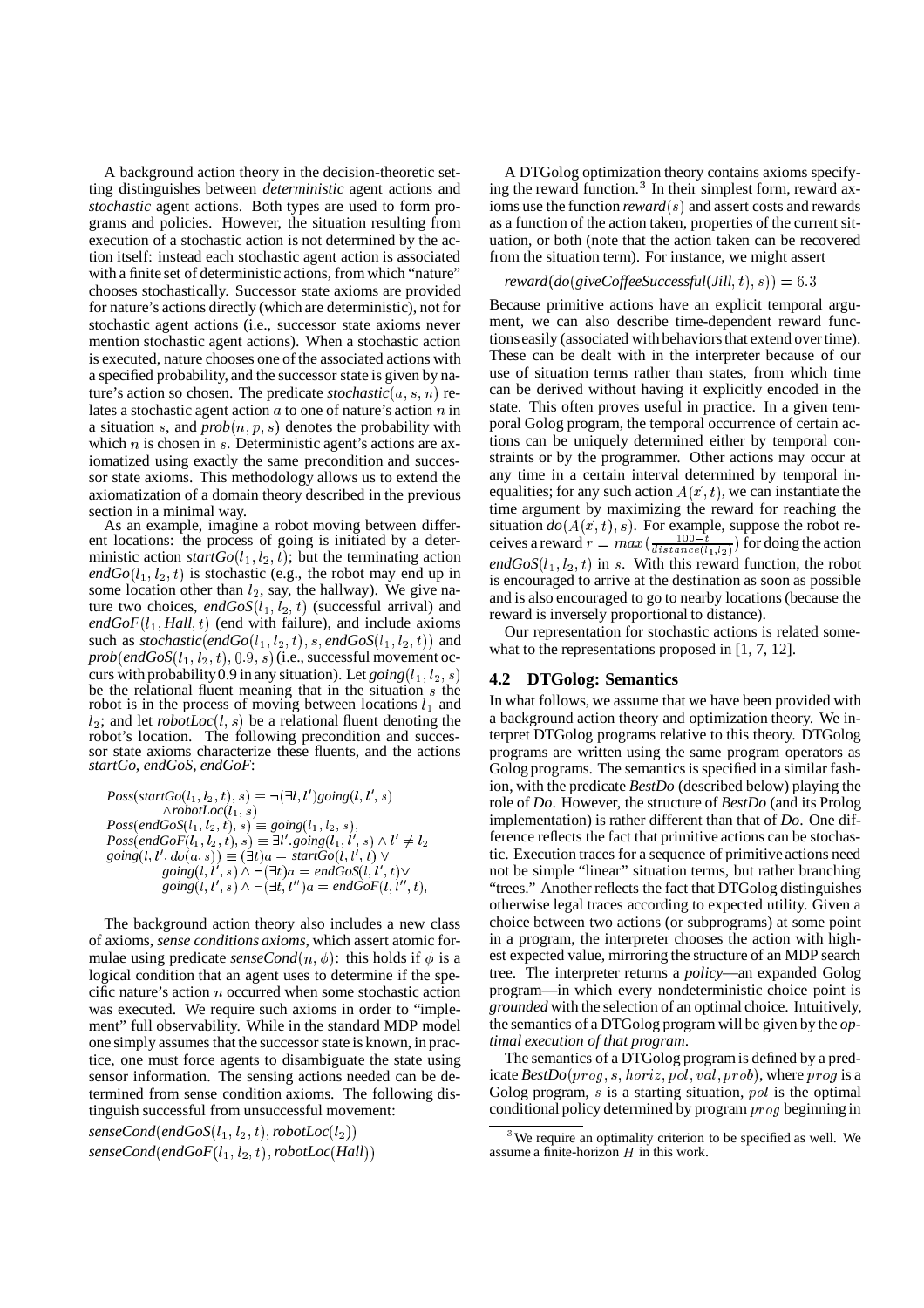situation  $s$ ,  $val$  is the expected value of that policy,  $prob$  is the probability that  $pol$  will execute successfully, and  $horiz$  is a prespecified horizon. Generally, an intepreter implementing this definition will be called with a given program  $prog$ , situation  $S_0$ , and horizon  $horiz$ , and the arguments pol, val and  $prob$  will be instantiated by the interpreter. The policy  $pol$  returned by the interpreter is a Golog program consisting of the sequential composition (under ) of agent actions,  $senseEffect(A)$  sensing actions (which serve to identify nature's choices whenever  $A$  is a stochastic agent action), and conditionals (**if**  $\phi$  **then**  $pol_1$  **else**  $pol_2$ ).

Below we assume an MDP with finite horizon  $H$ : if a program fails to terminate before the horizon is reached, the interpreter produces the best (partial)  $H$ -step execution of the program. The interpreter can easily be modified to deal with programs that are guaranteed to terminate in a finite amount of time (so a bound  $H$  need not be imposed) or infinitehorizon, discounted problems (returning  $\varepsilon$ -optimal policies).

*BestDo* is defined inductively on the structure of its first argument, which is a Golog program:

#### 1. **Zero horizon.**

 $\textit{BestDo}(p, s, h, \pi, v, pr) \overset{\textit{def}}{=}$  $n = 0 \wedge \pi = N u \wedge v = reward(s) \wedge pr = 1.$ 

Give up on the program  $p$  if the horizon reaches 0.

# 2. **The null program**

 $\textit{BestDo}(Nil,s,h,\pi,v,pr) \stackrel{def}{=}$  $\hat{\pi} = N i l \wedge v = revard(s) \wedge pr = 1.$ 

#### 3. **First program action is deterministic.**

$$
BestDo(a; p, s, h, \pi, v, pr) \stackrel{def}{=} \n\neg Poss(a, s) \land \pi = Stop \land pr = 0 \land v = reward(s) \lor
$$
\n
$$
Poss(a, s) \land \n\exists (\pi', v', pr') BestDo(p, do(a, s), h-1, \pi', v', pr') \land
$$
\n
$$
\pi = a; \pi' \land v = reward(s) + v' \land pr = pr'.
$$
\n5. First

A program that begins with a deterministic agent action  $a$ (if  $a$  is possible in situation  $s$ ) has its optimal execution defined as the optimal execution of the remainder of the program  $p$  in situation  $do(a, s)$ . Its value is given by the expected value of this continuation plus the reward in  $s$  (action cost for  $a$  can be included without difficulty), while its success probability is given by the success probability of its continuation. The optimal policy is  $a$  followed by the optimal policy for the remainder. If  $\alpha$  is *not* possible at  $\delta$ , the policy issimply the *Stop* action, the success probability is zero, and the value is simply the reward associated with situation  $s$ . *Stop* is a zero-cost action that takes the agent to a zero-cost absorbing state.<sup>4</sup>

#### 4. **First program action is stochastic.**

When  $a$  is a stochastic agent action for which nature selects one of the actions in the set  $\{n_1, \ldots, n_k\},\$ 

$$
BestDo(a; p, s, h, \pi, v, pr) \stackrel{def}{=} \exists (\pi'). BestDoAux(\{n_1, \ldots, n_k\}, p, s, h, \pi', v, pr) \land \pi = a; senseEffect(a); \pi'.
$$

The resulting policy is a; senseEffect(a);  $\pi'$  where  $\pi'$  is the policy delivered by *BestDoAux*. Intuitively, this policy says that the agent should first perform action  $a$ , at which point nature selects one of  $n_1, \ldots, n_k$  to perform (with probabilities  $prob(n_i, s)$ , then the agent should sense the outcome of action  $a$  (which tells it which of nature's actions  $n_i$  actually occurred), then it should execute the policy delivered by *BestDoAux*.

$$
BestDoAux({\}, p, s, h, \pi, v, pr) \stackrel{def}{=} \\ \pi = Stop \land v = 0 \land pr = 0.
$$

Suppose  $k \geq 1$ . Suppose further that  $\phi_1$  is the sense condition for nature's action  $n_1$ , meaning that observing that  $\phi_1$  is true is necessary and sufficient for the agent to conclude that nature actually performed action  $n_1$ , among the choices  $\{n_1, \ldots, n_k\}$  available to her by virtue of the agent having done stochastic action  $a$ . Then

BestDoAux({
$$
\{n_1, \ldots, n_k\}
$$
,  $p, s, h, \pi, v, pr$ ) <sup>$\stackrel{def}{=}$</sup>   
\n $\neg Poss(n_1, s) \land BestDoAux({ $\{n_2, \ldots, n_k\}$ ,  $p, s, h, \pi, v, pr$ )  
\n $\lor Poss(n_1, s) \land$   
\n $\exists (\pi', v', pr').BestDoAux({ $\{n_2, \ldots, n_k\}$ ,  $p, s, h, \pi', v', pr')$   
\n $\exists (\pi_1, v_1, pr_1).BestDo( $p, do(n_1, s), h-1, \pi_1, v_1, pr_1) \land$   
\n $\pi = \textbf{if } \phi_1 \textbf{ then } \pi_1 \textbf{ else } \pi' \land$   
\n $v = v' + v_1 \cdot prob(n_1, s) \land$   
\n $pr = pr' + pr_1 \cdot prob(n_1, s).$$$$ 

*BestDoAux* determines a policy in the form of a conditional plan:

**if**  $\phi_{i_1}$  **then**  $pol_1$  **else if**  $\phi_{i_2}$  **then**  $pol_2 \cdots$ **else** if  $\phi_{i_m}$  then  $pol_m$  else  $Stop$ .

Here,  $n_{i_1}, \ldots, n_{i_m}$  are all of nature's actions among  $\{n_1, \ldots, n_k\}$  that are possible in s, and  $pol_i$  is the policy returned by the program p, in situation  $do(n_{i,j}, s)$ .

# 5. **First program action is a test.**

*BestDo* % +'M4 98 210 \$ ) - '# *BestDo* % 'M4 +98 :10  $\neg \phi[s] \wedge \pi = Stop \wedge pr = 0 \wedge v = reward(s)$ 

6. **First program action is the nondeterministic choice of two programs.**

$$
\begin{array}{l} \textit{BestDo}(\left(p_1 \mid p_2\right); p, s, h, \pi, v, pr) \overset{def}{=} \\ \exists \left(\pi_1, v_1, pr_1\right). \textit{BestDo}(p_1; p, s, h, \pi_1, v_1, pr_1) \; \land \\ \exists \left(\pi_2, v_2, pr_2\right). \textit{BestDo}(p_2; p, s, h, \pi_2, v_2, pr_2) \; \land \\ \left((v_1, pr_1) \leq (v_2, pr_2) \land \pi = \pi_2 \land v = v_2 \land pr = pr_2 \lor \\ \left(v_1, pr_1\right) > \left(v_2, pr_2\right) \land \pi = \pi_1 \land v = v_1 \land pr = pr_1). \end{array}
$$

Given the choice between two subprograms  $p_1$  and  $p_2$ , the optimal policy is determined by that subprogram with optimal execution. Note that there is some subtlety in the interpretation of a DTGolog program: on the one hand, we wish the interpreter to choose a course of action with maximal expected value; on the other, it should follow the advice provided by the program. Because certain choices may lead to abnormal termination—the  $Stop$  action cor-

<sup>&</sup>lt;sup>4</sup>This can be viewed as having an agent simply give up its attempt to execute the policy and await further instruction.

 $5$  It is these sensing actions that "implement" the assumption that the MDP is fully observable.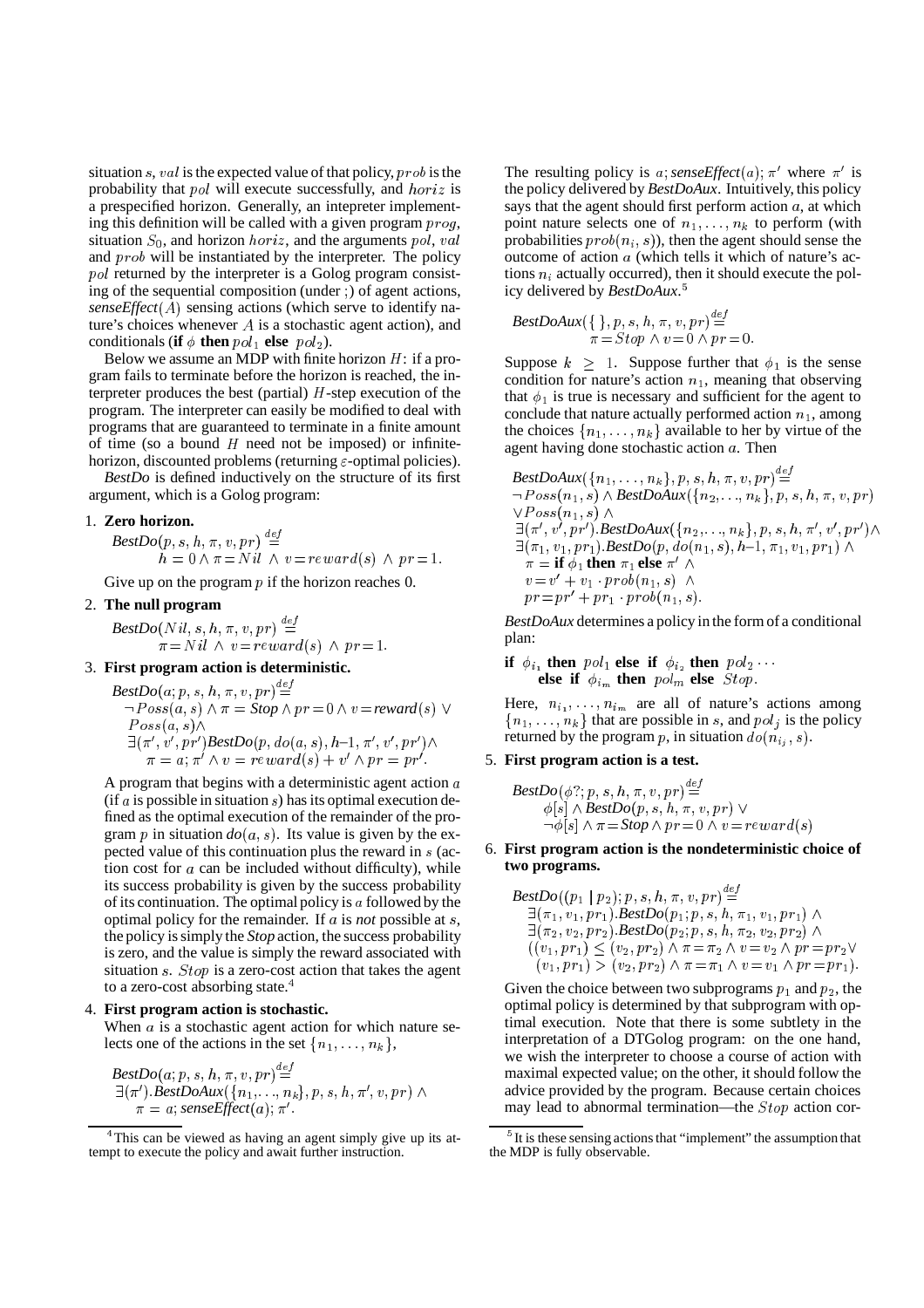responding to an incomplete execution of the program with varying probabilities, the success probability associated with a policy can be loosely viewed as the degree to which the interpreter adhered to the program. Thus we have a multi-objectiveoptimization problem, requiring some tradeoff between success probability and expected value of a policy. The predicate  $\leq$  compares pairs of the form  $(p, v)$ , where p is a success probability and v is an expected value.<sup>6</sup>

# 7. **Conditionals.**

 $BestDo((if \phi then p_1 else p_2); p, s, h, \pi, v, pr) \stackrel{def}{=}$  $\textit{BestDo}((\phi ?; p_1 \mid \neg \phi ?; p_2); p, s, h, \pi, v, pr)$ 

This simply says that a conditional **if**  $\phi$  **then**  $p_1$  **else**  $p_2$  is  $q_2$ an abbreviation for  $\phi$ ?;  $p_1 \mid \neg \phi$ ?;  $p_2$ .

# G 8. **Nondeterministic finite choice of action arguments.**

$$
\frac{BestDo((\pi(x:\tau)p); p', s, h, pol, v, pr)}{BestDo(p|_{c_1}^x \mid \cdots \mid p|_{c_n}^x); p', s, h, pol, v, pr)}
$$

The programming construct  $\pi(x : \tau)p$  requires the nondeterministic choice of an element x from the finite set  $\tau =$  $\{c_1, \ldots, c_n\}$ , and for that x, do the program p. It therefore is an abbreviation for the program  $p|_{c_1}^x$  |  $\cdots$  |  $p|_{c_n}^x$ , where  $p|_c^x$  means substitute c for all free occurrences of x  $\sin p$ .

# 9. **Associate sequential composition to the right.**

 $\textit{BestDo}((p_1; p_2); p_3, s, h, \pi, v, pr) \stackrel{def}{=}$  $\overline{BestDo(p_1; (p_2; p_3), s, h, \pi, v, pr)}.$ 

This is needed to massage the program to a form in which its first action is one of the forms suitable for application of rules 2-8.

There is also a suitable expansion rule when the first program action is a procedure call. This is almost identical to the rule for Golog procedures [10], and requires second-order logic to characterize the standard fixed point definition of recursive procedures. Because it is a bit on the complicated side, and because it is not central to the specification of policies for DTGolog, we omit this expansion rule here. While loops can be defined using procedures.

# **4.3 Computing Optimal Policies**

*BestDo* %21c#3 'U4 c5567 c"W/8M,UW/21c59D0 is, analogously to the case for Golog, an *abbreviation* for a situation calculus formula whose intuitive meaning is that  $pol$  is an optimal policy resulting from evaluating the program  $\text{proj}_q$  beginning in situation  $s$ , that  $val$  is its value, and  $prob$  the probability of a

successful execution of this policy. Therefore, given a program  $\delta$ , and horizon H, one *proves*, using the situation calculus axiomatization of the background domain described in Section 4.1, the formula

 $\exists (pol, val, prob) \textit{BestDo} (\delta; Nil, S_0, H, pol, val, prob).$ 

Any binding for  $pol$ ,  $val$  and  $prob$  obtained by a constructive proof of this sentence determines the result of the program computation.

# **4.4 Implementing a DTGolog Interpreter**

 $\Xi$  Just as an interpreter for Golog is almost trivial to implement in Prolog, when given its situation calculus specification, so also is an interpreter for DTGolog. One simply translates each of the above rules into an almost identical Prolog clause. For example, here is the implementation for rules 3 and 6:

```
% First action is deterministic.
bestDo(A : E, S, H, Pol, V, Prob)agentAction(A), deterministic(A),
(not poss(A,S), Pol=stop, Prob is 0, reward(V,S);
   poss(A,S), bestDo(E,do(A,S),H-1,RestPol,Vfuture,Prob),
reward(R,S), V is R + Vfuture, Pol = (A : RestPol)).
% Nondeterministic choice between E1 and E2
bestDo((E1 # E2) : E,S,Pol,V,P,k) :-
bestDo(E1 : E,S,Pol1,V1,P1,k),
bestDo(E2 : E,S,Pol2,V2,P2,k),
           ( lesseq(V1,P1,V2,P2), Pol=Pol2, P=P2, V=V2;
greater(V1,P1,V2,P2), Pol=Pol1, P=P1, V=V1).
```
The entire DTGolog interpreter is in this style, and is extremely compact and transparent.

# **5 Robot Programming**

A key advantage of DTGolog as a framework for robot programming and planning is its ability to allow behavior to be specified at any convenient point along the programming/planning spectrum. By allowing the specification of stochastic domain models in a declarative language, DT-Golog not only allows the programmer to specify programs naturally (using robot actions as the base level primitives), but also permits the programmer to leave gaps in the program that will be filled in optimally by the robot itself. This functionality can greatly facilitate the development of complex robotic software. Planning ability allows for the scheduling of complex behaviors that are difficult to preprogram. It also obviatesthe need to reprogram a robot to adapt its behaviorto reflect environmental changes or changes in objective functions. Programming, in contrast, is crucial in alleviating the computational burden of uninformed planning.

To illustrate these points, we have developed a mobile delivery robot, tasked to carry mail and coffee in our office building. The physical robot is an RWI B21 robot, equipped with a laser range finder. The robot navigates using BeeSoft [5, 19], a software package that includes methods for map acquisition, localization, collision avoidance, and online path planning. Figure 1d shows a map, along with a delivery path (from the main office to a recipient's office).

Initially, the robot moves to the main office, where someone loads mail on the robot, as shown in Figure 1a. DTGolog then chooses a recipient by utility optimization. Figure 1b shows the robot traveling autonomously through a hallway. If the person is in his office, he acknowledges the receipt of

 ${}^{6}$ How one defines this predicate depends on how one interprets the advice embodied in a program. In our implementation, we use a mild lexicographic preference where  $(p_1, v_1) < (p_2, v_2)$  whenever  $p_1 = 0$  and  $p_2 > 0$  (so an agent cannot choose an execution that guarantees failure). If both  $p_1$  and  $p_2$  are zero, or both are greater than zero, than the  $v$ -terms are used for comparison. It is important to note that certain multiattribute preferences could violate the dynamic programming principle, in which case our search procedure would have to be revised (as would any form of dynamic programming). This is not the case with our lexicographic preference.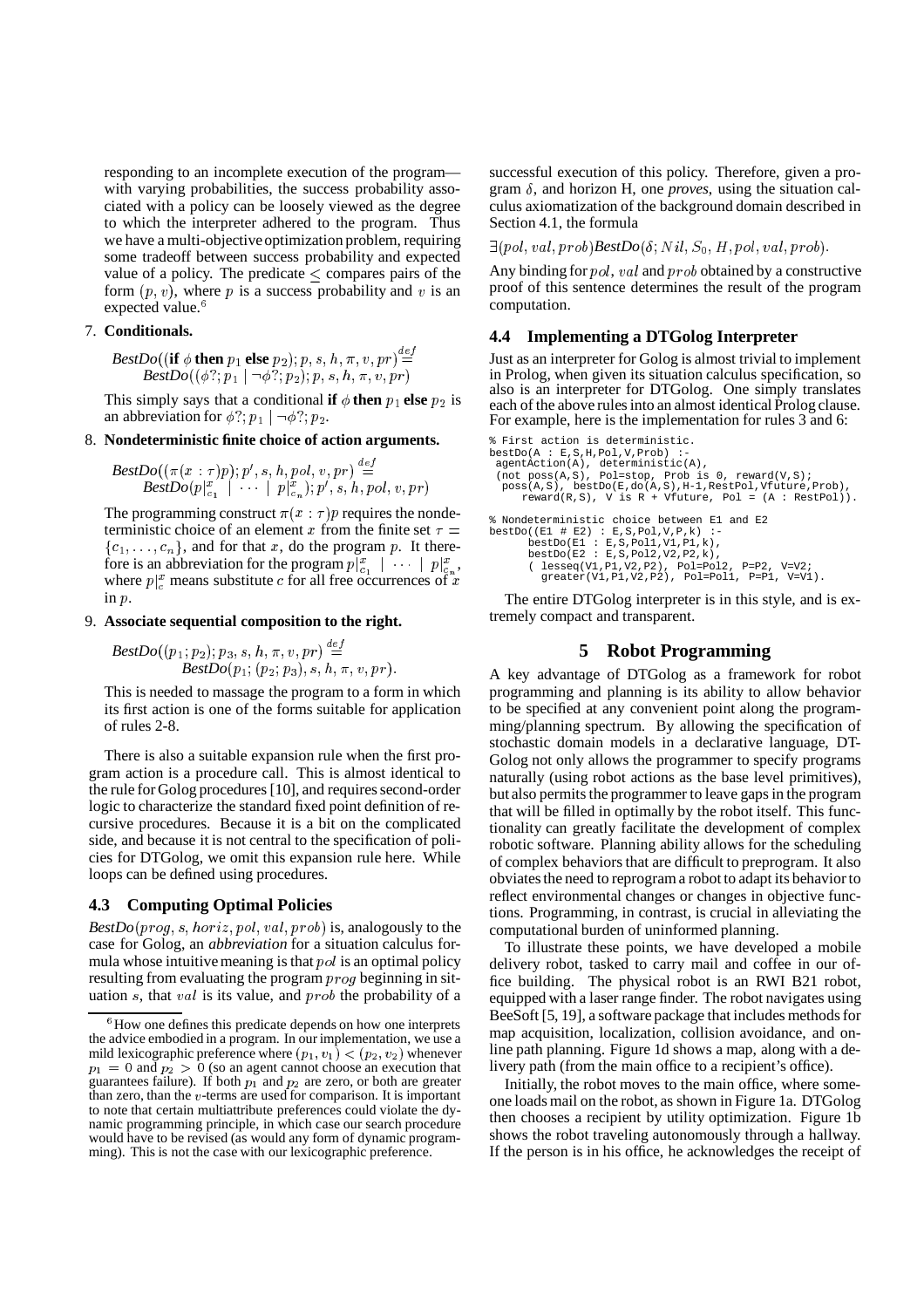

Figure 1: Mail delivery: (a) A person loads mail and coffee onto the robot. (b) DTGolog sends the robot to an office. (c) The recipient accepts the mail and coffee, acknowledging the successful delivery by pressing a button. (d) The map learned by the robot, along with the robot's path (from the main office to recipient).

the items by pressing a button on the robot as shown in Figure 1c; otherwise, after waiting for a certain period of time, the robot marks the delivery attempt as unsuccessful and continues with the next delivery. The task of DTGolog, thus, is to schedule the individual deliveries in the face of stochastic action effects arising from the fact that people may or may not be in their office at the time of delivery. It must also contend with different priorities for different people and balance these against the domain uncertainty.

The underlying MDP for this relatively simple domain grows rapidly as the number of people requiring deliveries increases. The state space is characterized by fluents such as  $hasMail(person, s)$ ,  $mailPresent(person, n, s)$ , *robotLoc*(loc, s), and so on. In a domain with P people, L by a D1 locations, and  $N$  as the maximum number of pieces of mail (and *ignoring* the temporal aspect of the problem), our MDP has a state space of size  $2^N \cdot (6N+6)^P \cdot L^3$  when formulated in the most appropriate way. Even restricting the MDP to one piece (or bundle) of mail per person, the state space complexity,  $24^P$   $L^3$ , grows exponentially in P. Actions include picking up mail, moving from location to location, giving mail and so on. Uncertainty is associated with the *endGo* action as described above, as well as with the outcome of giving mail (see below).

The robot's objective function is given by a reward function that associates an independent, additive reward with each person's successful delivery. Each person has a different deadline, and the reward decreases linearly with time until the deadline (when it becomes zero). The relative priority associated with different recipients is given by this function; e.g., we might use  $reward(Ray, t, s) = 30 - t/10$ , where the initial reward (30) and rate of decrease (1/10) indicates relative priority. Given a situation term corresponding to any branch of the tree, it is straightforward to maximize value with respect to choice of temporal arguments assigned to actions in the sequence. We do not delve into details here.

Our robot is provided with the following simple DTGolog program:

**while**  $(\exists p. \neg \text{attempted}(p) \land \exists n \text{ mailPresent}(p,n))$ 

 $\pi(n)$  neonle.  $\cdots$   $\cdots$  $\mathbf{r}$ 

 $(\neg \textit{attempted}(p) \wedge \exists n \ \textit{mailPresent}(p,n))$   $:\;\textit{deliverTo}(p)$   $)$ **endWhile**

Intuitively, this program chooses people from the finite range people for mail delivery and delivers mail in the order that maximizes expected utility (coffee delivery can be incorporated readily). deliverTo is itself a complex procedure involvingpicking up items for a person, moving to the person's office, giving the items, and returning to the mailroom. But this sequence is a very obvious one to handcode in our domain, whereas the optimal ordering of delivery is not (and can change, as we'll see). We have included a guard condition  $\neg$ *attempted* $(p) \land \exists n$  *mailPresent* $(p,n)$  in the program to prevent the robot from repeatedly trying to deliver mail to a person who is out of her office. This program constrains the robot to just one attempted mail delivery per person, and is a nice example of how the programmer can easily impose domain specific restrictions on the policies returned by a DTGolog program.

Several things emerged from the development of this code. First, the same program determines different policies and very different qualitative behavior—when the model is changed or the reward function is changed. As a simple example, when the probability that Ray (high priority) is in his office is  $0.8$ , his delivery is scheduled before Craig's (low priority); but when that probability is lowered to  $0.6$ , Craig's delivery is scheduled beforehand. Such changes in the domain would require a change in the control program if not for the planning ability provided by DTGolog. The computational requirements of this decision making capability are much less than those should we allow completely arbitrary policies to be searched in the decision tree.

Full MDP planning can be implemented within DTGolog by running it with the program that allows *any* (feasible) action to be chosen at *any* time. This causes a full decision tree to be constructed. Given the domain complexity, this unconstrained search tree could only be completely evaluated for problems with a maximum horizon of seven (in about 1 minute)—this depth is barely enough to complete the construction of a policy to serve one person. With the program above, the interpreter finds optimal completions for a 3-person domain in about 1 second (producing a policy with success probability 0.94), a 4-person domain in about 9 seconds (success probability 0.93) and a 5-person domain in about 6 minutes (success probability 0.88). This latter corresponds to a horizon of about 30; clearly the decision tree search would be infeasible without the program constraints (with size well over  $10^{30}$ ). We note that the MDP formulation of this problem, with 5 people and 7 locations, would require